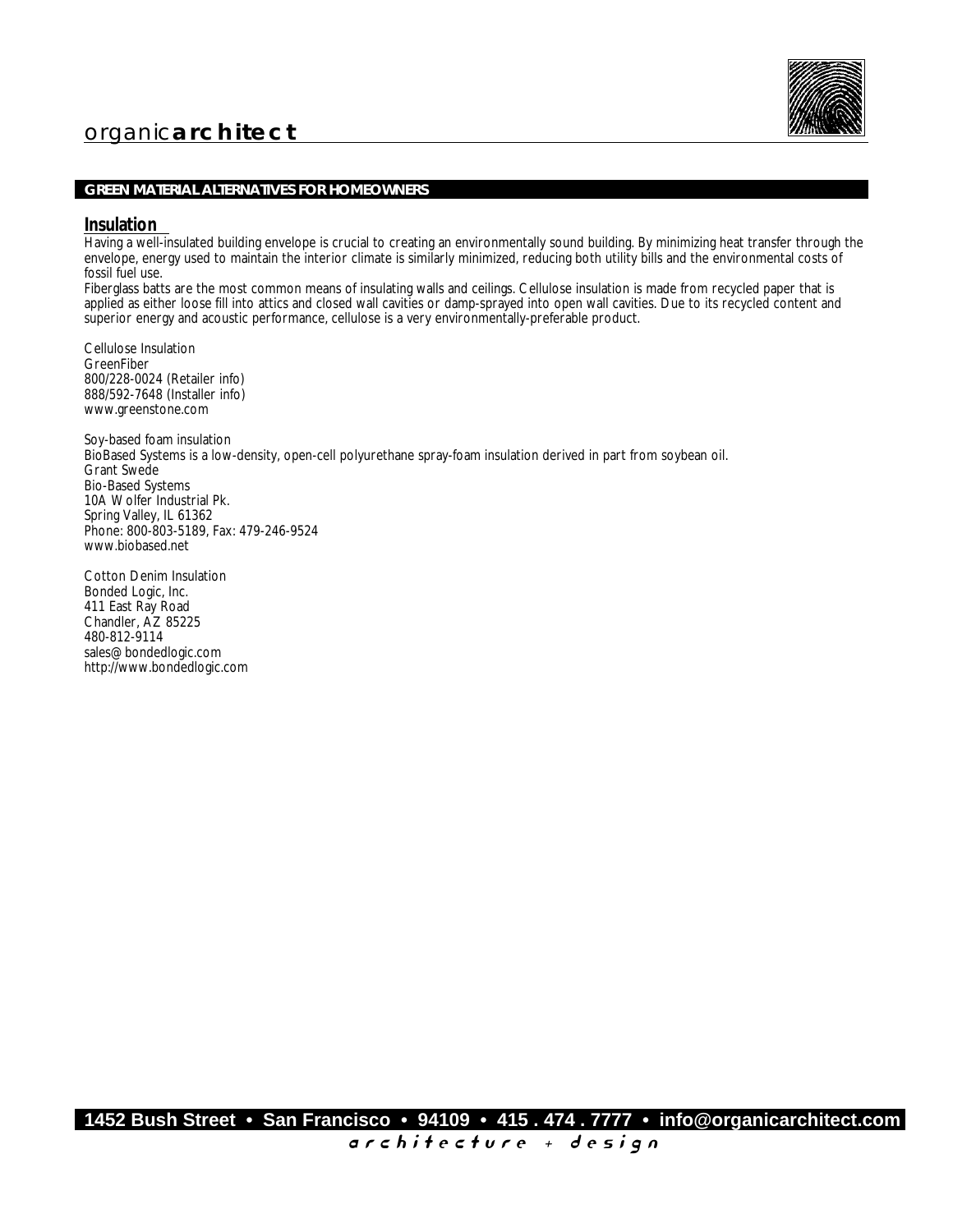

### **GREEN MATERIAL ALTERNATIVES FOR HOMEOWNERS**

#### **Paint**

Conventional paints contain a multitude of harmful chemicals and compounds which offgas into the atmosphere, affecting the health of people and the planet. These paints release Volatile Organic Compounds (VOCs), which are actually a class of carbon-based chemicals that have the capacity to rapidly evaporate. VOCs are responsible for the smells we associate with new paint and cause some people to get headaches. "Greener" paint refers not to the color, but to paint that contains fewer of these dangerous chemicals (such as formaldehyde, benzene, toluene, biocides, lead, and cadmium) while still providing very high performance paint qualities. Fortunately, you can easily avoid generating pollution and unsafe living spaces and still have beautiful, walls of any color by using low-VOC, zero-VOC, recycled, or natural paints.

*Low/Zero VOC Paints:*

Keim Mineral Systems Mame Cohalan Cohalan Company, Inc. 3 Port Lewes Lewes, DE 19958 Phone:302-644-1007, Fax: 302-644-0866 www.keimmineralsystems.com

Kelly Moore Paint Co. (EnviroCote) 800/874-4436 x198 www.kellymoore.com

Benjamin Moore (Pristine Eco-Spec) 800/344-0400 www.benjaminmoore.com

*Recycled Content Paints:* Kelly Moore Paint Co. (EnviroCote) 800/874-4436 x198 www.kellymoore.com

*Natural Paints:* EcoDesign (BioShield) 800/621-2591 www.bioshieldpaint.com

Antique Drapery Rod Co. Inc. (Healthy Milk Paint) Dallas, TX 214/653-1733 www.antiquedraperyrod.com

Pittsburgh Paints (Pure Performance) 888/774-7732 www.pittsburghpaints.com

ICI DuLux Paints (Lifemaster 2000) 800/984-5444 www.icipaintstores.com

Sherwin-Williams (HealthSpec) 800/321-8194 www.sherwinwilliams.com

Amazon Environmental, Inc. (Amazon Select Recycled Paint) 800/566-2396 www.amazonpaint.com

D. O. Siever Products (Real Milk Paint) Quakertown, PA 800/339-9748

Natural Home (Auro) Sebastopol, CA 707/824-0914 www.naturalhomeproducts.com American Formulating and Manufacture (AFM) (Safecoat Enamels) 800/239-0321 www.afmsafecoat.com

The Glidden Company (ProMaster) 800/834-6077 www.iciduluxpaints.com

ChemSafe Products (EnviroSafe) 210/657-5321 www.ecowise.com

Sinan Co. (Auro) Davis, CA 530/753-3104 www.dcn.davis/ca/us/go/sinan

Old Fashioned Milk Paint Co. Groton, MA 978/448-6336 www.milkpaint.com

**1452 Bush Street • San Francisco • 94109 • 415 . 474 . 7777 • info@organicarchitect.com** a r c h i t e c t u r e + d e s i g n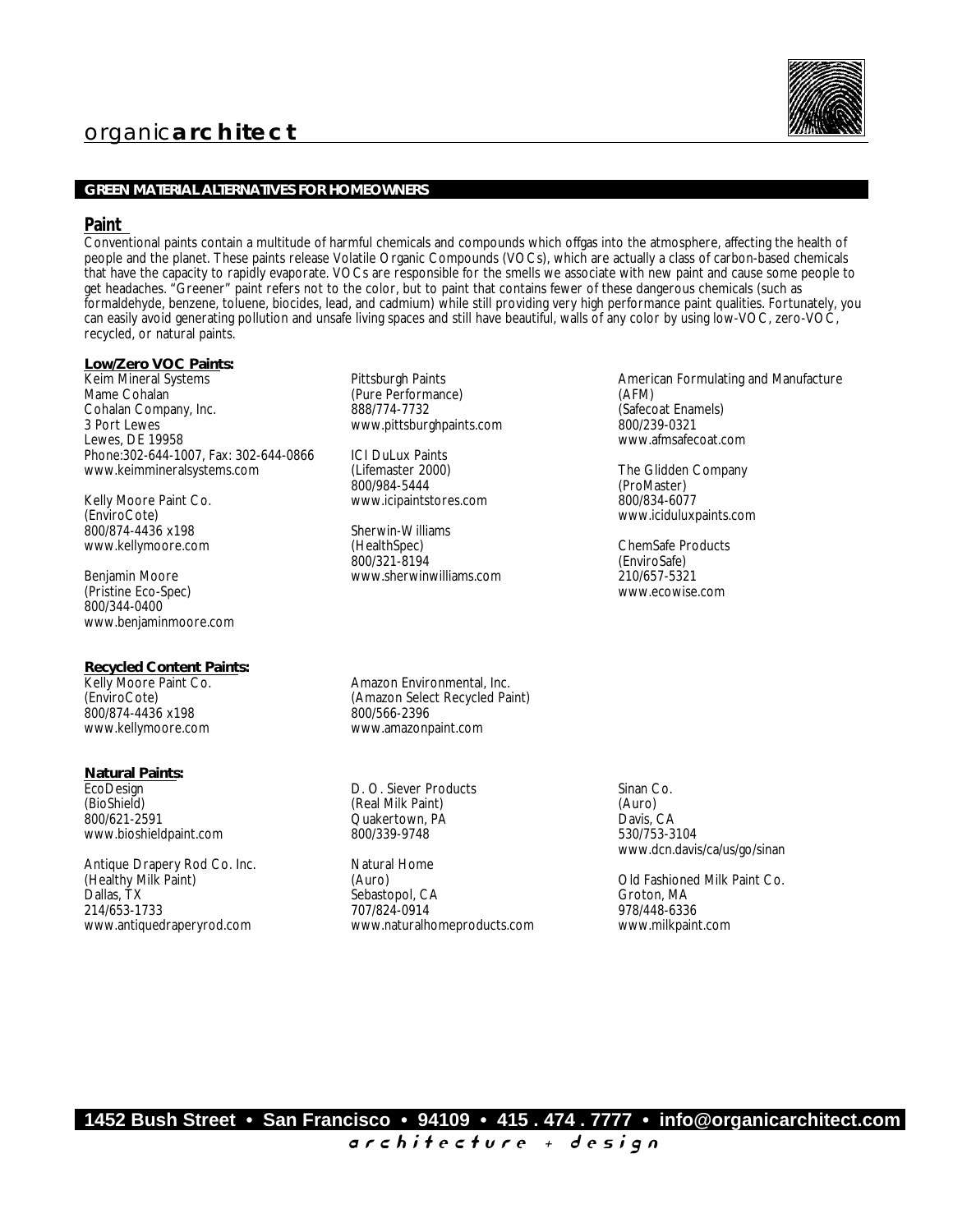

### **GREEN MATERIAL ALTERNATIVES FOR HOMEOWNERS**

## **Wall Board Materials**

Fiberock Gypsum Fiber Panels

Fiberock(TM) Abuse-Resistant Gypsum Fiber Panels incorporate perlite and recycled newsprint paper into the synthetic gypsum core. Unlike standard drywall, there are no paper facings. The resulting fiber-reinforced panels are stronger, stiffer, and denser than regular drywall, provide better screw/nail retention and increased thermal mass. This product has a total recycled content exceeding 95% by weight.

USG Corporation 125 S. Franklin St. Chicago, IL 60606 Phone: 312-606-4000 Toll-free: 800-874-4968 Fax: 312-606-4476 www.usg.com

Prestowall

The Prestowall system is designed to replace standard stud and drywall construction for interior walls. These 2-1/4"-thick straw panels, measuring 4' wide and are bound together with only high heat and pressure using straw that originated from within a 20-mile radius of the manufacturing plant. The panels are tapered at the vertical edges to 2" with slots to receive biscuit connector disks for fastening panels together with screws. Joints can be taped and finished just like drywall. Two preformed 3/4" channels per panel are available for wiring. Prestowall comes with a recycled paperboard finish and is resistant to mold, termites, and fire--with a Class A fire rating possible for commercial use and a Class B rating for residential use. Straw panels bound in this way are exceptionally strong and do not offgas pollutants.

Affordable Building Systems LLC 2750 State Hwy. 160 Whitewright, TX 75491 Phone: 903-364-1198 Toll-free: 866-364-1198 Fax: 903-364-1108 www.affordablebuildingsystems.com

EnviroGT wall and corner guards provide an alternative to conventional vinyl wall and corner guards. Matt Bennett InPro Corporation P.O. Box 406 Muskego, WI 53150 Phone: 262-679-9010, Toll-free: 800-222-5556 Fax: 888-715-8407 www.inprocorp.com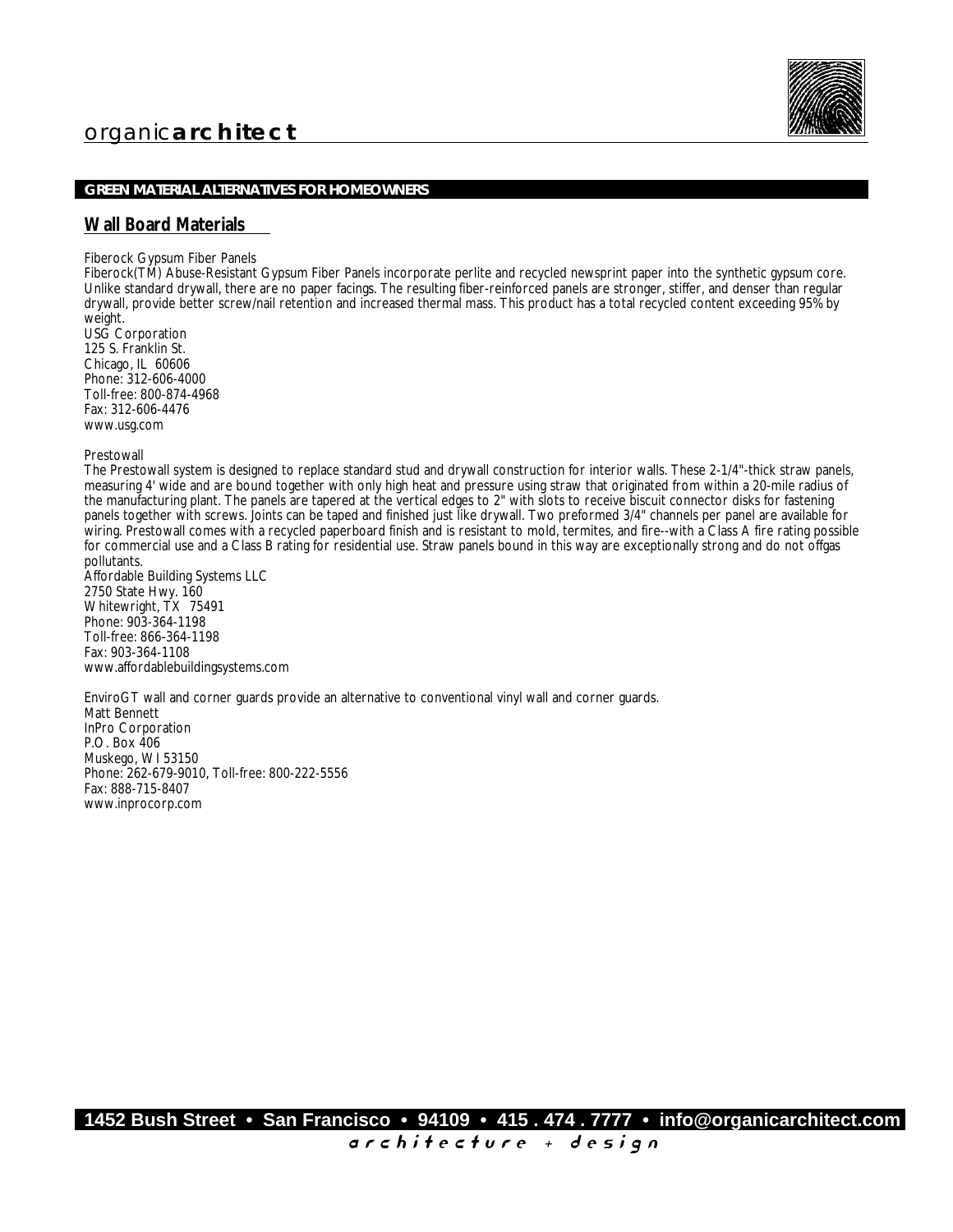

### **GREEN MATERIAL ALTERNATIVES FOR HOMEOWNERS**

#### **Reclaimed Lumber and Timbers**

Black's Farmwood P.O. Box 2836 San Rafael, CA 94912 Phone: 415-499-8300 Toll-free: 877-321-WOOD Fax: 415-499-8309 www.blacksfarmwood.com

Caldwell Building Wreckers 195 Bayshore Blvd. San Francisco, CA 94124 Phone: 415-550-6777 Fax: 415-550-0349 www.caldwell-bldg-salvage.com

TerraMai 1104 Firenze P.O. Box 696 McCloud, CA 96057 Phone: 530-964-2740 Toll-free: 800-220-9062 Fax: 530-964-2745 www.terramai.com

## **FSC Certified Wood**

The Forest Stewardship Council (FSC) has established standards in sustainable forest management and created a mechanism—third party certification—that ensures that they are followed. In addition to addressing its environmental impact, the FSC considers the impact of logging on local communities and indigenous peoples and supports their interests. There are other wood certification programs, notably the industry-created Sustainable Forestry Initiative; however, only the FSC has high enough standards to be endorsed by the World Wildlife Foundation, the Wilderness Society, the Natural Resource Defense Council, the Rainforest Alliance, the World Resources Institute, and the US Green Building Council.

EcoTimber 1611 Fourth Street San Rafael, CA 888/801-0855 www.ecotimber.com

**Earthsource** (a division of Plywood & Lumber Sales, Inc.) 1618 28th Street Oakland, CA 510/208-7257 www.earthsourcewood.com

Golden State Flooring (A Division of Higgins Lumber Co.) 680 8th Street Ste. 169B San Francisco, CA 415/522-5120 and 6805 C Sierra Ct Dublin, CA 925/551-4750 www.goldenstateflooring.com

Big Creek Lumber Company 3564 Highway 1 Davenport, CA 800/464-2770 www.big-creek.com/

Hayward Lumber 429 Front Street Salinas, CA 831/775-8800 www.haywardlumber.com

Plywood and Lumber Sales 4050 Horton Street Emeryville, CA 510/547-7257 www.pals4wood.com

Beronio Lumber 2525 Marin Street San Francisco, CA 415/824-4300 www.beronio.com

Golden State Lumber 38801 Cherry Street Newark, CA 510/818-1000 and 1100 Andersen Drive San Rafael, CA 415/454-2532 and 150 South Napa Junction Road American Canyon, CA 707/648-7000 www.goldenstatelumber.com

Home Depot 770/433-8211 www.homedepot.com

## **Alternatives to CCA-Treated Wood**

Pressure treatment is used to prevent decay and insect damage to wood used for playground equipment, decks, telephone poles, foundations for buildings, picnic tables, landscaping ties, wharfs, retaining walls, and fence posts. Copper chromated arsenate (CCA) is the most common preservation treatment for wood that a typical homeowner will encounter.

Arch Wood Protection, Inc (Wolmanized Natural Select) 770/801-6600 www.wolmanizedwood.com

Osmose Wood Preserving, Inc. (NatureWood) 800/241-0240 www.osmose.com

Chemical Specialties (ACQ Pressure Treated Wood) 800/421-8661 www.treatedwood.com

**1452 Bush Street • San Francisco • 94109 • 415 . 474 . 7777 • info@organicarchitect.com** a r c h i t e c t u r e + d e s i g n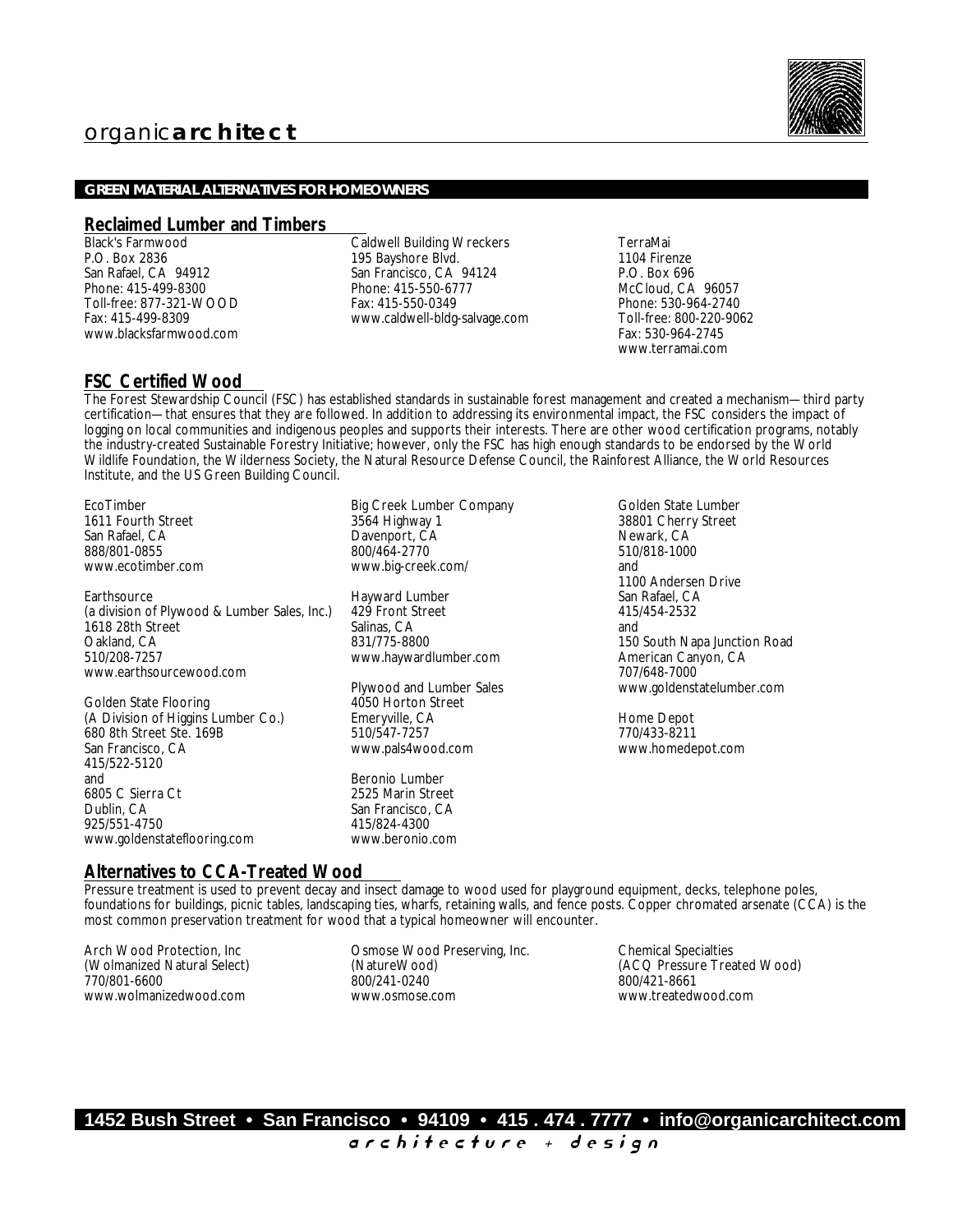

## **GREEN MATERIAL ALTERNATIVES FOR HOMEOWNERS**

### **High Performance Windows**

Because energy efficiency is a crucial component of sustainable design, the efficiency of a building's windows is thus a good indication of how green a building is. The ability to create buildings with superior energy performance has been due, in large part, to the many improvements in window technology made during the last thirty years. These technologies are widely available and relatively inexpensive for most commercial and residential applications.

Fiberglass Windows: Accurate-Dorwin Winnipeg, Manitoba **CANADA** 888/982-4640 www.accuratedorwin.com

Integrity Windows and Doors Marvin Marketing Office Eagan, MN 800/328-0268 www.integritywindows.com

Milgard Manufacturing, Inc. Tacoma, WA 800/645-4273 www.milgard.com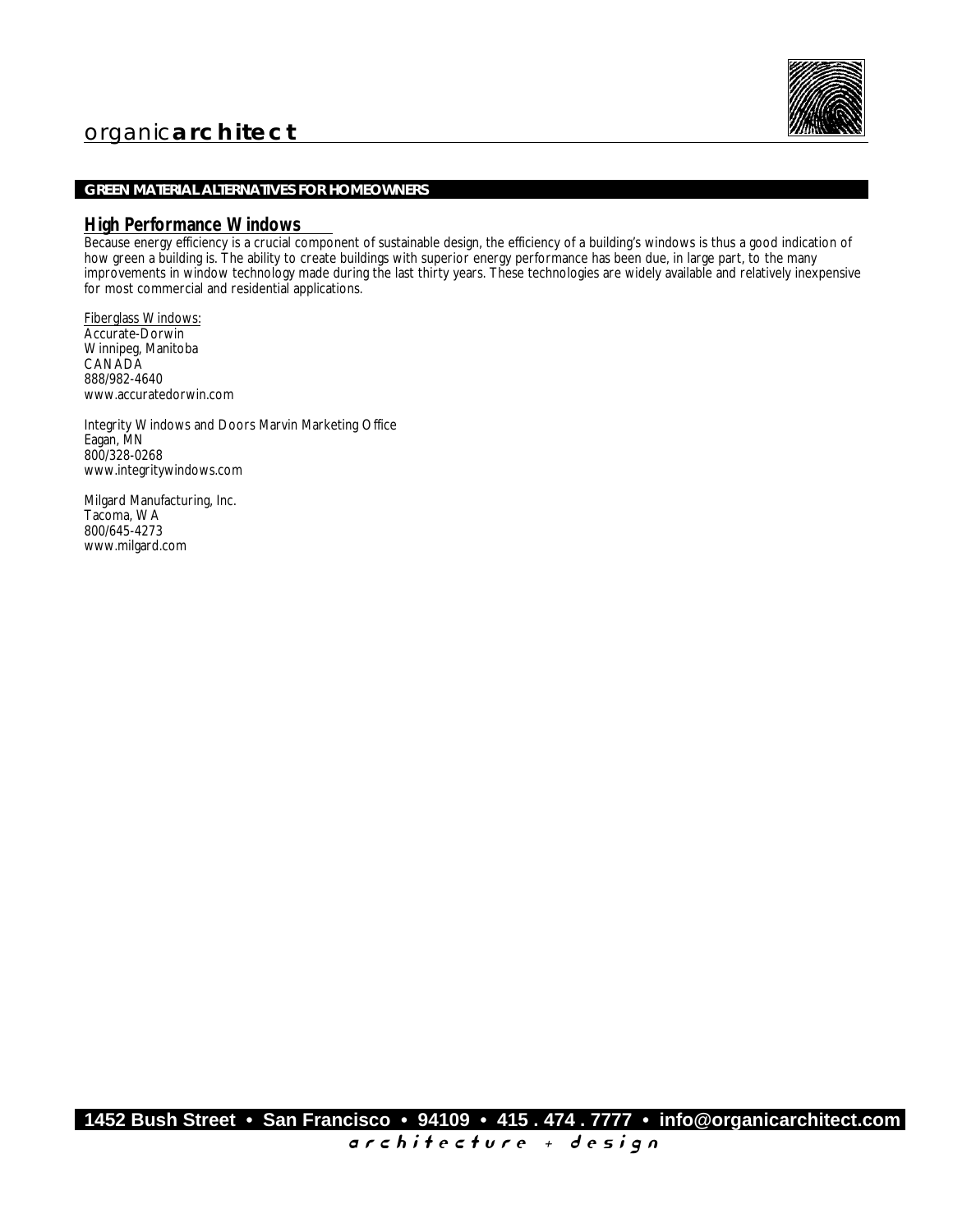## **GREEN MATERIAL ALTERNATIVES FOR HOMEOWNERS**

## **Bamboo Flooring**

Bamboo is actually a grass that functions as a single plant, self-propagating as it spreads underground. Bamboo is not harmed by harvesting and can regrow into mature fiber in three-and-a-half to seven years. Most bamboo is found in China, but India, Japan, Vietnam, Costa Rica, and Indonesia are also commercial exporters. In China, the bamboo is raised by farmers and sent to a Chinese factory to be split, milled into small rectangles and glued into planks. These materials are then shipped to the US where it is manufactured into flooring.

Earthsource Forest Products (a division of Plywood & Lumber Sales, Inc) 1618 28th Street Oakland, CA 510/205-7257 www.earthsourcewood.com

Bamboo Hardwoods, Inc 800/783-0557 Sales Rep: Mari Strain 510/550-4449 www.bamboohardwoods.com

ProSource (trade only) 3051 Teagarden San Leandro, CA 510/614-9435 and 320 Swift Avenue S. San Francisco, CA 650/871-9600 www.prosourcefloors.com

Eco Timber 1611 Fourth Street San Rafael, CA 888/801-0855 www.ecotimber.com

Smith and Fong 375 Oyster Point Blvd. #3 South San Francisco, CA 866/835-9859 www.plyboo.com

Flourish International 4562-I East Second Street Benecia, CA 707/748-7906

## **Cork Flooring**

Cork is the outer bark of the cork oak tree and is typically harvested every nine or ten years. It is a natural product that can be used anywhere a resilient floor is needed. Cork generally comes in tiles of various sizes, is durable, provides acoustical and thermal insulation, cushions the foot, is resistant to moisture damage and decay, and is easy to clean.

Mari Strain Flooring Alternatives Wk: 510.550.4449 mari@flooringatternatives.com

Dodge-Regupol, Inc Lancaster, PA 866/833-7780 www.regupol.com

Korq, Inc New York, NY 877/397-8663 www.korqinc.com

WE Cork Exeter, NH 800/666-2675 www.wecork.com

Expanko Cork, Co. West Chester, PA 800/345-6202 www.expanko.com

Natural Cork, LLC. Augusta, GAS 800/404-2675 www.wicanders.com

Wicanders Natural Cork River Edge, NJ 800/828-2675 www.wicanders.com

**1452 Bush Street • San Francisco • 94109 • 415 . 474 . 7777 • info@organicarchitect.com**

a r c h i t e c t u r e + d e s i g n